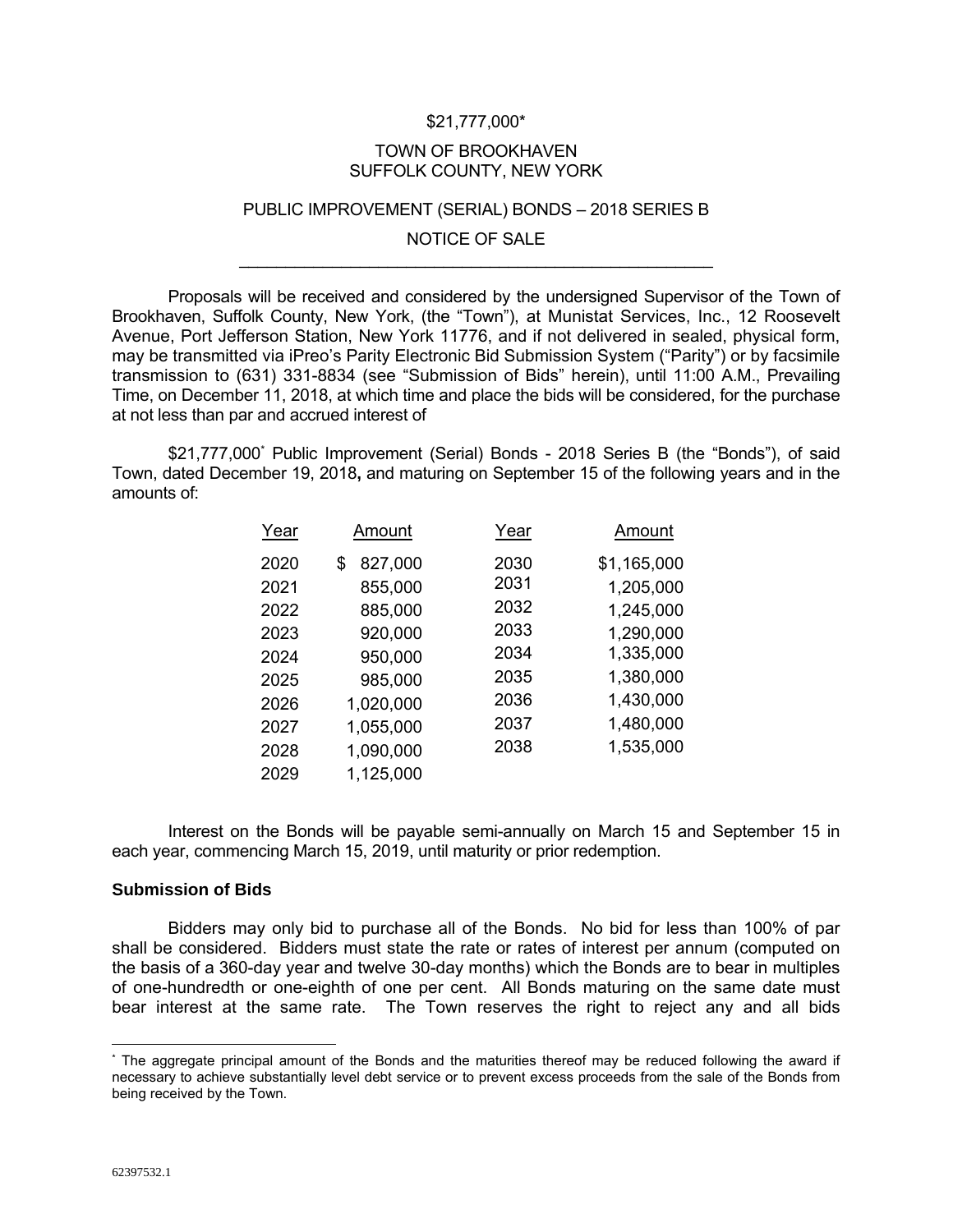(regardless of the interest rate bid), to reject any bid not complying with this official Notice of Sale and, so far as permitted by law, to waive any irregularity or informality with respect to any bid or the bidding process.

Bids may be submitted electronically via Parity or via facsimile transmission in accordance with this Notice of Sale, until the time specified herein. No other form of electronic bidding services will be accepted. No bid will be received after the time for receiving bids specified above. Bids may also be submitted by facsimile at (631) 331-8834. Once the bids are communicated via facsimile or electronically via Parity to the Town, or physically delivered, each bid will constitute an irrevocable offer to purchase the Bonds pursuant to the terms therein provided.

# **Registration to Bid Electronically**

Prospective bidders wishing to submit electronic bids must be contracted customers of Parity. If you do not have a contract with Parity, call (212) 849-5021 to become a customer. By submitting an electronic bid for the bonds, a bidder represents and warrants to the Town that such bidder's bid for the purchase of the bonds is submitted for and on behalf of such prospective bidder by an officer or agent who is duly authorized to bind the bidder to a legal, valid and enforceable contract for the purchase of the bonds.

If any provisions of this Notice of Sale shall conflict with information provided by Parity, as approved provider of electronic bidding services, this Notice of Sale shall control. Further information about Parity, including any fee charged, may be obtained from Parity at (212) 849- 5021.

The time maintained by Parity shall constitute the official time with respect to all bids submitted.

# **Disclaimer for Electronic Bidding**

Each prospective bidder who wishes to submit electronic bids shall be solely responsible to register to bid via Parity. Each qualified prospective bidder shall be solely responsible to make necessary arrangements to access Parity for purposes of submitting its bid in a timely manner and in compliance with the requirements of this Notice of Sale. Neither the Town nor Parity shall have any duty or obligation to undertake such registration to bid for any prospective bidder or to provide or assure such access to any qualified prospective bidder, and neither the Town nor Parity shall be responsible for a bidder's failure to register to bid or for proper operation of, or have any liability for any delays or interruptions of, or any damages caused by Parity. The Town is using Parity as a communications mechanism, and not as the Town's agent, to conduct the electronic bidding for the Town's Bonds. The Town is not bound by any advice or determination of Parity as to whether any bid complies with the terms of this Notice of Sale. All costs and expenses incurred by prospective bidders in connection with their registration and submission of bids via Parity are the sole responsibility of the bidders, and the Town is not responsible, directly or indirectly, for any such costs or expenses. If a prospective bidder encounters any difficulty in registering to bid, or submitting or modifying a bid for the Bonds, it should telephone Parity and may notify the Town's Financial Advisor, Munistat Services Inc. at 631-331-8888. The Town, however, shall not be responsible for any act or omission of Parity or for any failure of any prospective bidder to successfully submit a qualifying bid.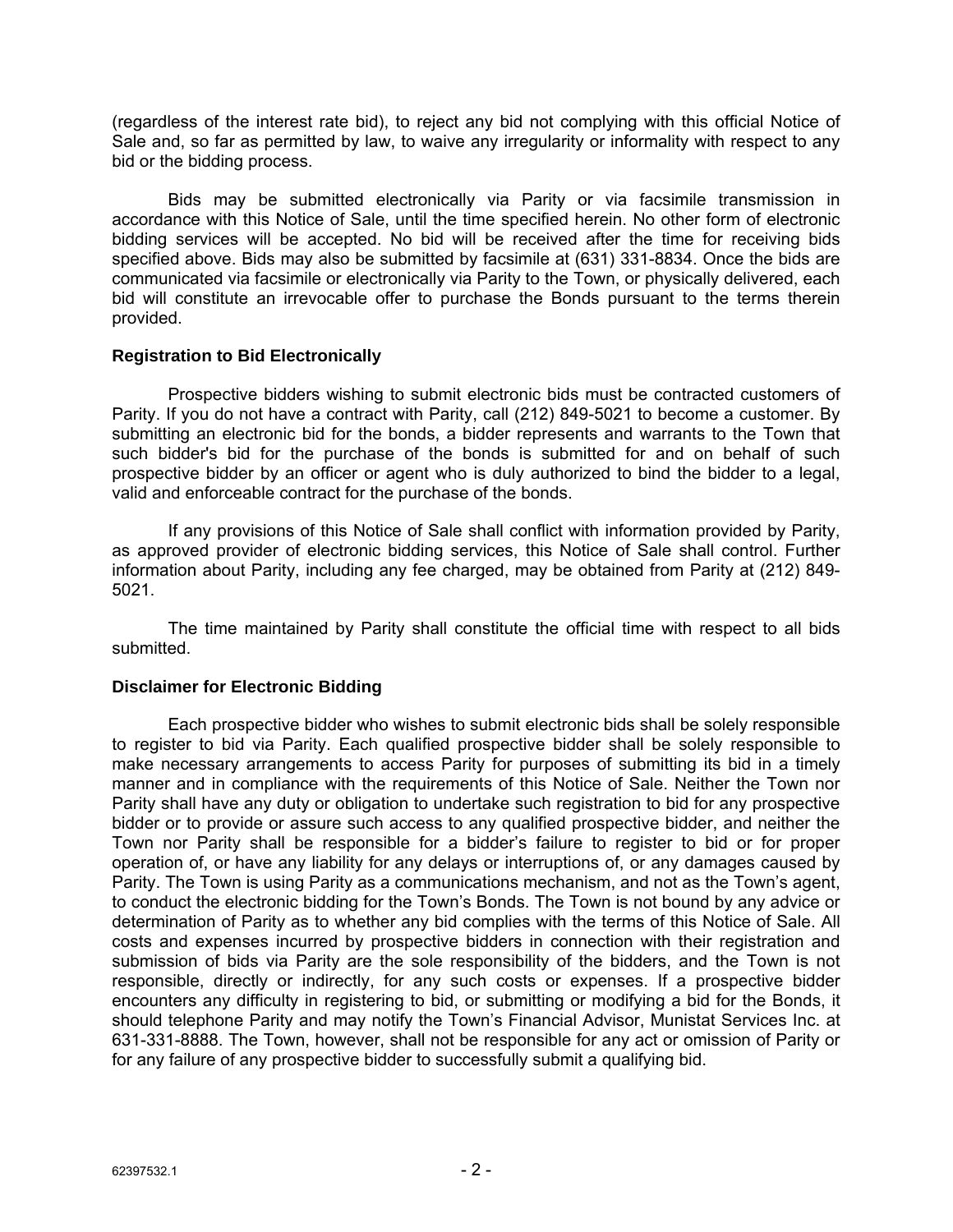## **Terms**

The bonds will be initially issued in registered form in denominations such that one bond shall be issued for each maturity of bonds in such amounts as hereinafter set forth, and when issued will be registered in the name of Cede & Co., as partnership nominee of The Depository Trust Company, New York, New York ("DTC"), which will act as securities depository for the bonds. Ownership interest in the bonds will be transferred pursuant to the "Book-Entry-Only System" of DTC as described in the Official Statement prepared by the Town with respect to the bonds. Principal and interest on the bonds will be payable by check or draft mailed by the Town Clerk (the "Fiscal Agent") to DTC, or to its nominee, Cede & Co., as the registered owner of the bonds. Principal and interest on the bonds will be payable in lawful money of the United States of America. Bonds will be fully registered and will be valid and legally binding general obligations of said Town, all the taxable real property within which will be subject to the levy of ad valorem taxes to pay said bonds and interest thereon, without limitation as to rate or amount. Notwithstanding the foregoing, upon request of the successful purchaser, the Bonds may be issued and registered to the purchaser thereof, in denominations corresponding to the total principal amounts due in each year of maturity, or as a single-instrument statutory installment bond.

The Bonds maturing on or before September 15, 2025 will not be subject to redemption prior to maturity. The Bonds maturing on or after September 15, 2026 and thereafter, will be subject to redemption prior to maturity, at the option of the Town, in whole or in part, and if in part, in any order of their maturity and in any amount within a maturity (selected by lot within a maturity), on any date on or after September 15, 2025, at par, plus accrued interest to the date of redemption.

Notice of such call for redemption shall be given by mailing such notice to the registered owner at least thirty (30) days prior to the date set for such redemption. Notice of redemption having been given as aforesaid, the bonds so called for redemption shall, on the date for redemption set forth in such call for redemption, become due and payable together with interest to such redemption date. Interest shall cease to be paid thereon after such redemption date.

The State Constitution requires the Town to pledge its faith and credit for the payment of the principal of the bonds and the interest thereon and to make annual appropriations for the amounts required for the payment of such interest and the redemption of such bonds. The State Constitution also provides that if at any time the appropriating authorities fail to make the required appropriations for the annual debt service on the bonds and certain other obligations of the Town, a sufficient sum shall be set apart from the first revenues thereafter received and shall be applied for such purposes; also that the fiscal officer of the Town may be required to set apart and apply such revenues as aforesaid at the suit of any holder of such obligations.

Each bid must be for all of said \$21,777,000\* serial bonds and may state different rates of interest for bonds maturing in different calendar years; provided, however, that (i) only one rate of interest may be bid for bonds of the same maturity, (ii) variations in rates of interest so bid may be in any order, and (iii) all rates of interest bid must be stated in a multiple of one-eighth or one-hundredth of one per centum per annum. Unless all bids are rejected, the award will be made to the bidder complying with the terms of sale and offering to purchase said bonds at such rate or rates of interest as will produce the lowest true interest cost computed in accordance with the true interest cost method of calculation, that being the rate which compounded semi-annually, is necessary to discount all principal and interest payments on the bonds to the purchase price (including accrued interest) bid for the bonds. The true interest cost computation should be made as of the date of the delivery of the bonds. If two or more such bidders offer to purchase the bonds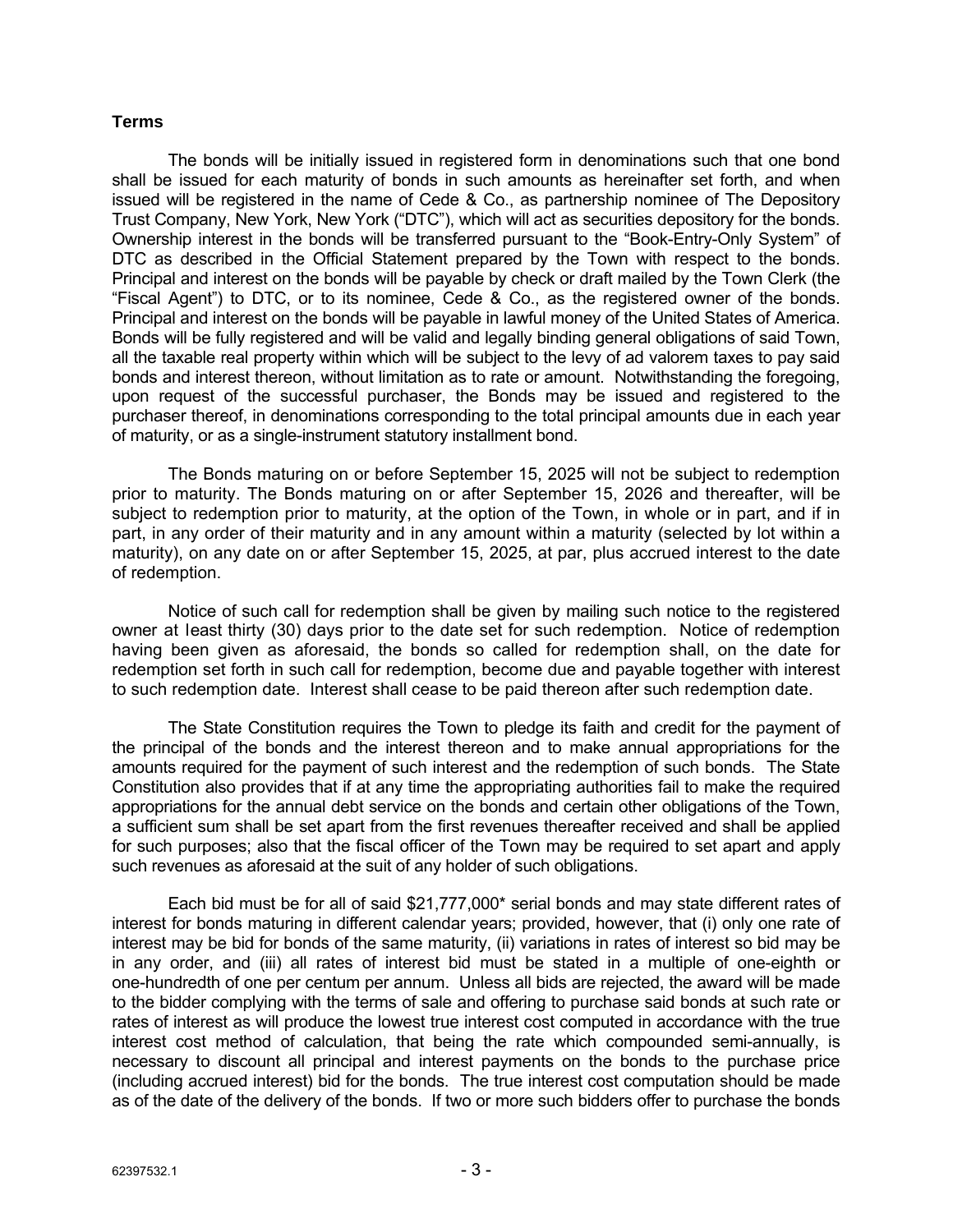at the same true interest cost, computed as described above, the bonds will be awarded to the bidder whose bid offers to purchase the bonds at the highest premium dollar amount; provided, however, that the Town reserves the right, in its sole discretion, after selecting the lowest bidder, to adjust the aforestated maturity installments to the extent necessary to meet the requirements of substantially level or declining debt service. The right is reserved to reject any or all bids, and any bid not complying with this Notice of Sale will be rejected.

A good faith deposit (the "Deposit") in the form of a wire transfer or certified or cashier's check, in the amount of \$220,000 payable to the order of the Town of Brookhaven is required for each bid to be considered. If a check is used, it must be drawn upon an incorporated bank or trust company payable to the order of the "Town of Brookhaven, New York", and must precede the bid. If a wire transfer is used, it must be sent to the account so designated by the Town for such purpose, not later than 10:00 A.M. on the date of the sale; however, the Town reserves the right to award the Bonds to a successful bidder whose wire transfer is initiated but not received by such time provided that such successful bidder's fed wire reference number has been received. A wire reference number must be provided at the time the bid is submitted. Bidders are instructed to contact Munistat Services, Inc., 12 Roosevelt Avenue, Port Jefferson Station, New York 11776 (Telephone No. 631-331-8888), the Town's Financial Advisor, no later than 24 hours prior to the bid opening to obtain the Town's good faith deposit delivery instructions. No interest on the Deposit will accrue to the Purchaser. The Deposit will be applied to the purchase price of the Bonds.

The bonds are issued for the various capital purposes of the Town described in the Official Statement of the Town dated the date hereof, which is incorporated herein by reference.

THE TOWN RESERVES THE RIGHT TO CHANGE THE TIME AND/OR DATE FOR THE OPENING OF BIDS. NOTICE OF ANY SUCH CHANGE SHALL BE PROVIDED NOT LESS THAN ONE HOUR PRIOR TO THE TIME SET FORTH ABOVE FOR THE OPENING OF BIDS BY MEANS OF A SUPPLEMENTAL NOTICE OF SALE TO BE TRANSMITTED OVER TM3.

If the bonds qualify for issuance of any policy of municipal bond insurance or commitment therefore at the option of a bidder, the purchase of any such insurance policy or the issuance of any such commitment therefore shall be at the sole option and expense of such bidder and any increased costs of issuance of the bonds resulting by reason of the same shall be paid by such bidder. Any failure of the bonds to be so insured or of any such policy of insurance to be issued, shall not constitute cause for a failure or refusal by the purchaser of the bonds to accept delivery of and pay for said bonds in accordance with the terms of the purchase contract.

In the event that prior to the delivery of the bonds, the income received by owners thereof from bonds of the same type and character becomes includable in the gross income of such owners for Federal income tax purposes, the successful bidder may, at his election, be relieved of his obligations under the contract to purchase the bonds, and in such case, the deposit accompanying his bid will be returned.

The purchase price of the bonds, in accordance with the purchaser's bid, shall be paid IN FEDERAL FUNDS or other funds available for immediate credit on the day of delivery, in an amount equal to the par amount of such bonds, plus the premium, if any, plus accrued interest from the date of such bonds until said day of delivery, less the amount of the good faith deposit submitted with the bid. The closing on said bonds will take place at the offices of Norton Rose Fulbright US LLP, 1301 Avenue of the Americas, 28<sup>th</sup> Floor, New York, New York, on or about December 19, 2018.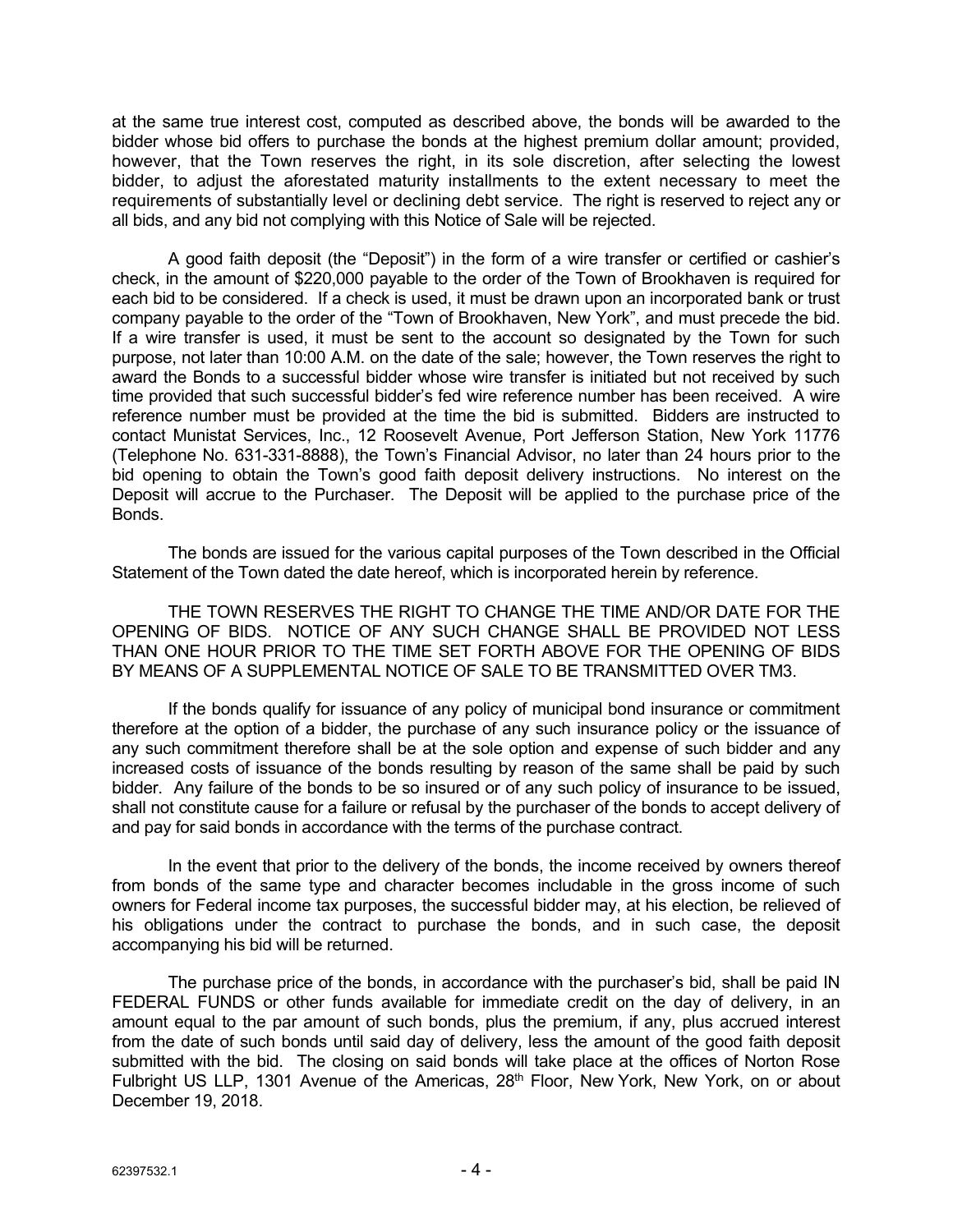CUSIP identification numbers will be printed on said bonds if the purchaser provides Bond Counsel with such numbers by telefax or any other mode of written communication (verbal advice will not be accepted) by 5:00 P.M. on the date of sale of the bonds, but neither the failure to print such number on any bond nor any error with respect thereto shall constitute cause for a failure or refusal by the purchaser thereof to accept delivery of and pay for said bonds in accordance with the terms of the purchase contract. All expenses in relation to the printing of CUSIP numbers on said bonds shall be paid for by the issuer; provided, however, that the CUSIP Service Bureau charge for the assignment of said numbers shall be the responsibility of and shall be paid for by the purchaser.

The bonds will be available for inspection by the purchaser at DTC, not less than 24 hours prior to the time set for the delivery thereof. It shall be the responsibility of the purchaser to verify the CUSIP numbers at such time.

As a condition to the purchaser's obligation to accept delivery of and pay for the bonds, the following documents will be available to the purchaser, dated as of the date of the delivery of and payment for the bonds: (i) a certificate of the Town Supervisor certifying that (a) as of the date of the Official Statement furnished by the Town in relation to said bonds (which Official Statement is deemed by the Town to be final for purposes of Securities and Exchange Commission Rule 15c2-12 (the "Rule"), except for the omission therefrom of those items allowable under said Rule), said Official Statement did not contain any untrue statements of a material fact or omit to state a material fact necessary to make the statements therein, in the light of the circumstances under which they were made, not misleading, subject to the condition that while information in said Official Statement obtained from sources other than the Town is not guaranteed as to accuracy, completeness or fairness, he has no reason to believe and does not believe that such information is materially inaccurate or misleading, and (b) to his knowledge, since the date of said Official Statement, there have been no material transactions not in the ordinary course of affairs entered into by the Town and no material adverse changes in the general affairs of the Town or in its financial condition as shown in said Official Statement other than as disclosed in or contemplated by said Official Statement; (ii) a Continuing Disclosure Undertaking Certificate of the Town, executed by the Town Supervisor, substantially as described in the Official Statement; (iii) a Closing Certificate, constituting receipt for the bond proceeds and a signature certificate, which will include a statement that no litigation is pending or, to the knowledge of the signers, threatened affecting the bonds; (iv) a tax certificate executed on behalf of the Town which includes, among other things, covenants, relating to compliance with the Internal Revenue Code of 1986 (the "Code"), with the owners of the bonds that the Town will, among other things, (A) take all actions on its part necessary to cause interest on the bonds to be excludable from the gross income of the owners thereof for Federal income tax purposes, including, without limitation, restricting, to the extent necessary, the yield on investments made with the proceeds of the bonds and investment earnings thereon, making required payments to the Federal government, if any, with regard to both the bonds and any obligations refunded with proceeds of the bonds, and maintaining books and records in a specified manner, where appropriate, and (B) refrain from taking any action which would cause interest on the bonds to be includable in the gross income of the owners thereof for Federal income tax purposes, including, without limitation, refraining from spending the proceeds of the bonds and investment earnings thereon on certain specified purposes; and (v) the unqualified legal opinion as to the validity of the bonds of Norton Rose Fulbright US LLP, New York, New York, Bond Counsel, substantially in the form attached to the Official Statement.

The successful bidder shall agree to comply with the requirements of Schedule A hereto relating to the establishment of the "issue price" of the Bonds as defined for purposes of Section 148 of the Code.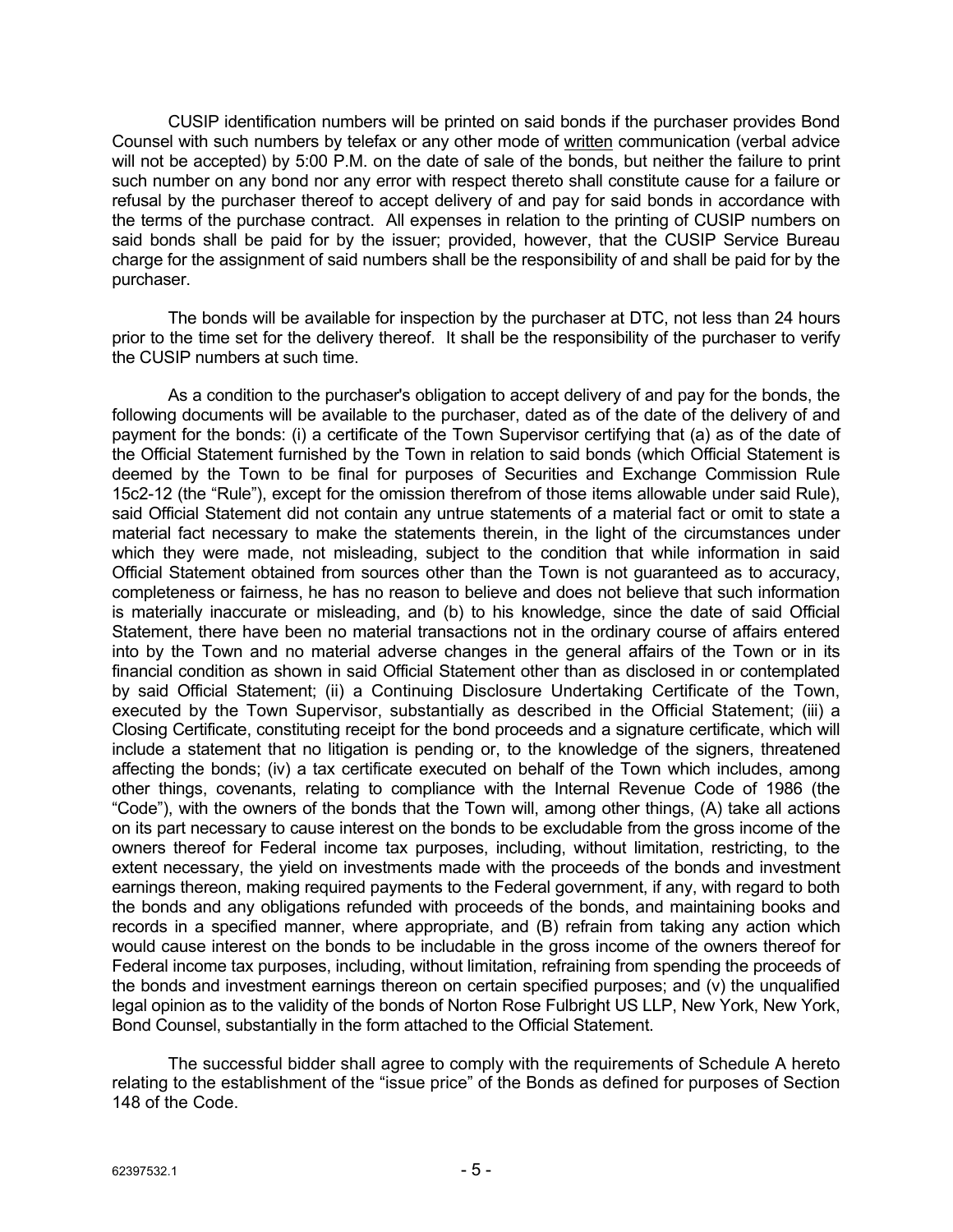The Town will NOT designate the bonds "qualified tax-exempt obligations" pursuant to Section 265(b)(3) of the Code.

Any party executing and delivering a bid for the bonds agrees, if its bid is accepted by the Town, to provide to the Town, in writing, within two business days after the date of such award, all information which said successful bidder determines is necessary for it to comply with the Rule, including all necessary pricing and sale information, information with respect to the purchase of municipal bond insurance, if any, and underwriter identification. Within five business days following receipt by the Town thereof, the Town will furnish to the successful bidder, in reasonable quantities as requested by the successful bidder, copies of said Official Statement, updated as necessary, and supplemented to include said information. Failure by the successful bidder to provide such information will prevent the Town from furnishing such Official Statement as described above. The Town shall not be responsible or liable in any manner for the successful bidder's determination of information necessary to comply with the Rule or the accuracy of any such information provided by the successful bidder or for failure to furnish such Official Statement as described above which results from a failure by the successful bidder to provide the aforementioned information within the time specified. Acceptance by the successful bidder of such final Official Statement shall be conclusive evidence of the satisfactory completion of the obligations of said Town with respect to the preparation and delivery thereof.

The population of the Town as estimated by the 2017 United States Census is 486,179. The Debt Statement to be filed, pursuant to Section 109.00 of the Local Finance in connection with the sale of the bonds herein described, prepared as of December 3, 2018, will show a full valuation of real property subject to taxation by the Town to be \$53,638,648,605 in 2019, the Town's fiveyear average full valuation to be \$50,246,120,688 its debt limit to be \$3,517,228,448 and its total net indebtedness (exclusive of the Bonds) to be \$538,937,400. The issuance of the Bonds will increase the total net indebtedness of the Town by \$21,777,000. Simultaneously with the issuance of the Bonds, the Town expects to also issue \$37,411,700 Public Improvement (Serial) Bonds – 2018 Series A.

A detailed Official Statement will be furnished to any interested bidder upon request.

Dated: Brookhaven, New York December 3, 2018

> /s/ Edward P. Romaine **Supervisor**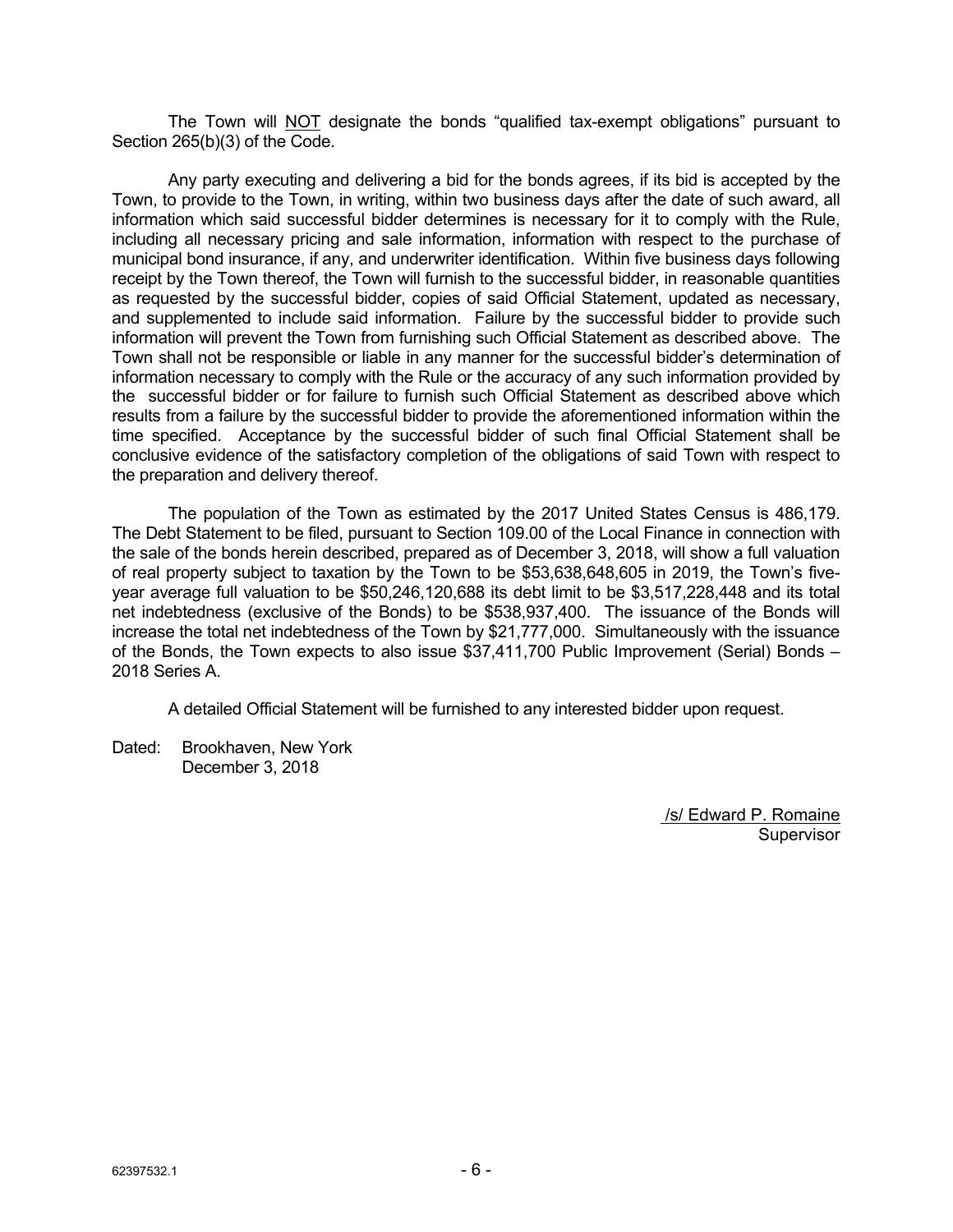# SCHEDULE A TO NOTICE OF SALE

(a) The winning bidder shall assist the Town in establishing the issue price of the Bonds and shall execute and deliver to the Town by closing an "issue price" certificate setting forth among other things the initial offering price of the Bonds to the public, together with the supporting pricing wires or equivalent communications. The form of such issue price certificate is available by contacting Bond Counsel or the Town's municipal advisor, Munistat Services, Inc. All actions to be taken by the Town under this Notice of Sale to establish the issue price of the Bonds may be taken on behalf of the Town by the Town's municipal advisor identified herein, and any notice or report to be provided to the Town may be provided to the Town's municipal advisor.

(b) The Town intends that the provisions of Treasury Regulation Section 1.148- 1(f)(3)(i) (defining "competitive sale" for purposes of establishing the issue price of the Bonds) will apply to the initial sale of the Bonds (the "competitive sale requirements") because:

- (1) the Town shall disseminate this Notice of Sale to potential underwriters in a manner that is reasonably designed to reach potential underwriters;
- (2) all bidders shall have an equal opportunity to bid;
- (3) the Town may receive bids from at least three underwriters of municipal bonds who have established industry reputations for underwriting new issuances of municipal bonds; and
- (4) the Town anticipates awarding the sale of the Bonds to the bidder who submits a firm offer to purchase the Bonds at the highest price (or lowest interest cost), as set forth in this Notice of Sale.

Any bid submitted pursuant to this Notice of Sale shall be considered a firm offer for the purchase of the Bonds, as specified in the bid**.** 

(c) If the competitive sale requirements are not satisfied, the Town shall so advise the winning bidder. In such event, unless the winning bidder is purchasing for its own account and not for resale, the Town intends to treat the initial offering price to the public as of the sale date of each maturity of the Bonds as the issue price of that maturity (the "hold-the-offeringprice rule"). The Town shall promptly advise the winning bidder, at or before the time of award of the Bonds, if the competitive sale requirements were not satisfied, in which case the holdthe-offering-price rule shall apply to the Bonds. Bids will not be subject to cancellation by the winning bidder if the competitive sale requirements are not satisfied and the hold-the-offeringprice rule applies. If the winning bidder is purchasing the Bonds for its own account and not for resale, then, whether or not the competitive sale requirements are met, the issue price certificate will recite such facts and identify the price or prices at which the purchase of the Bonds was made.

(d) By submitting a bid, the winning bidder shall, unless it is purchasing all of the Bonds for its own account and not for resale, (i) confirm that the underwriters have offered or will offer the Bonds to the public on or before the date of award at the offering price or prices (the "initial offering price"), or at the corresponding yield or yields, set forth in the bid submitted by the winning bidder and (ii) agree, on behalf of the underwriters participating in the purchase of the Bonds, that the underwriters will neither offer nor sell unsold Bonds of any maturity to which the hold-the-offering-price rule applies to any person at a price that is higher than the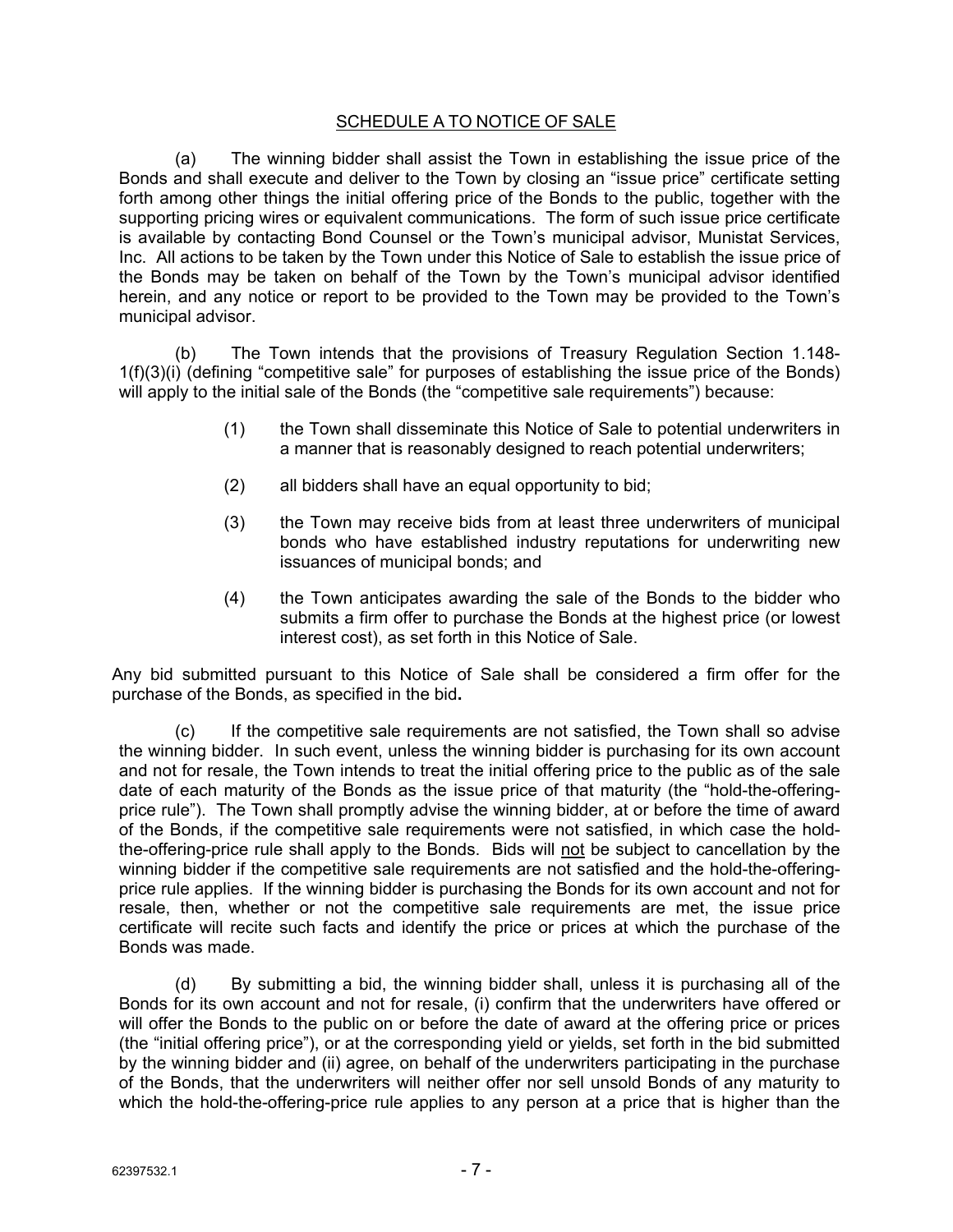initial offering price to the public during the period starting on the sale date and ending on the earlier of the following:

- (1) the close of the fifth  $(5<sup>th</sup>)$  business day after the sale date; or
- (2) the date on which the underwriters have sold at least 10% of that maturity of the Bonds to the public at a price that is no higher than the initial offering price to the public.

The winning bidder shall promptly advise the Town when the underwriters have sold 10% of that maturity of the Bonds to the public at a price that is no higher than the initial offering price to the public, if that occurs prior to the close of the fifth (5th) business day after the sale date.

(e) The Town acknowledges that, in making the representation set forth above, the winning bidder may rely on (i) the agreement of each underwriter to comply with the hold-theoffering-price rule, as set forth in an agreement among underwriters and the related pricing wires, (ii) if a selling group has been created in connection with the initial sale of the Bonds to the public, the agreement of each dealer who is a member of the selling group to comply with the hold-the-offering-price rule, as set forth in a selling group agreement and the related pricing wires, and (iii) if an underwriter is a party to a retail distribution agreement that was employed in connection with the initial sale of the Bonds to the public, the agreement of each brokerdealer that is a party to such agreement to comply with the hold-the-offering-price rule, as set forth in the retail distribution agreement and the related pricing wires.

(f) By submitting a bid, each bidder confirms that: (i) any agreement among underwriters, any selling group agreement and each retail distribution agreement (to which the bidder is a party) relating to the initial sale of the Bonds to the public, together with the related pricing wires, contains or will contain language obligating each underwriter, each dealer who is a member of the selling group, and each broker-dealer that is a party to such retail distribution agreement, as applicable, to (A) report the prices at which it sells to the public the unsold Bonds of each maturity allotted to it until it is notified by the winning bidder that either the 10% test has been satisfied as to the Bonds of that maturity or all Bonds of that maturity have been sold to the public and (B) to comply with the hold-the-offering-price rule, if applicable, in each case if and for so long as directed by the winning bidder and as set forth in the related pricing wires; (ii) any agreement among underwriters relating to the initial sale of the Bonds to the public, together with the related pricing wires, contains or will contain language obligating each underwriter that is a party to a retail distribution agreement to be employed in connection with the initial sale of the Bonds to the public to require each broker-dealer that is a party to such retail distribution agreement to (A) report the prices at which it sells to the public the unsold Bonds of each maturity allotted to it until it is notified by the winning bidder or such underwriter that either the 10% test has been satisfied as to the Bonds of that maturity or all Bonds of that maturity have been sold to the public and (B) comply with the hold-the-offering-price rule, if applicable, in each case if and for so long as directed by the winning bidder or such underwriter and as set forth in the related pricing wires; and (iii) either (A) it is purchasing all of the Bonds for its own account, without any present intention to sell, reoffer or otherwise dispose of the Bonds, or (B) it has an established industry reputation for underwriting new issuances of municipal bonds.

(g) Sales of any Bonds to any person that is a related party to an underwriter shall not constitute sales to the public for purposes of this Notice of Sale. Further, for purposes of this section of the Notice of Sale: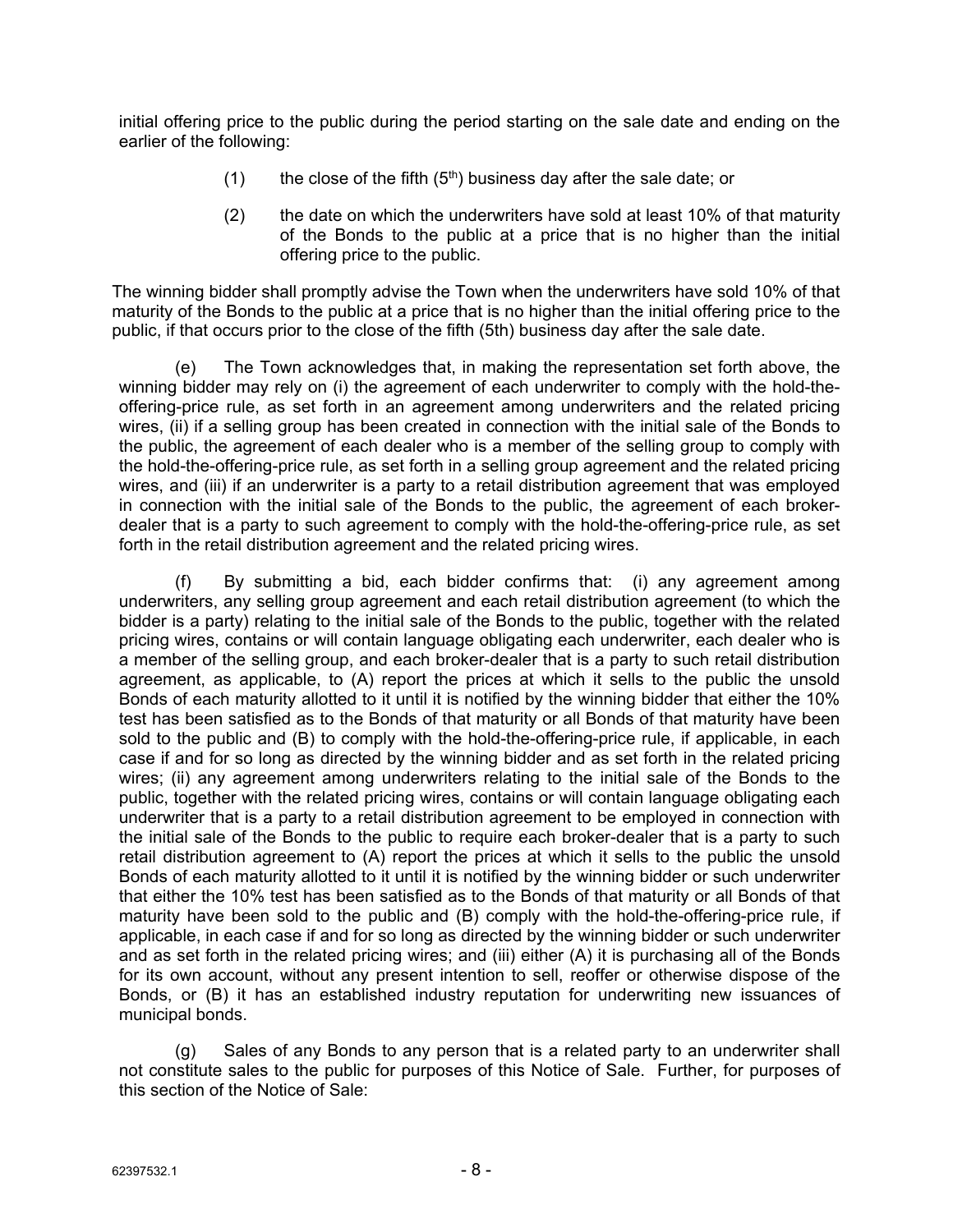- (1) "maturity" means Bonds with the same credit and payment terms; Bonds with different maturity dates, or Bonds with the same maturity date but different stated interest rates, are treated as separate maturities,
- (2) "public" means any person other than an underwriter or a related party,
- (3) "underwriter" means (A) any person that agrees pursuant to a written contract with the Town (or with the lead underwriter to form an underwriting syndicate) to participate in the initial sale of the Bonds to the public and (B) any person that agrees pursuant to a written contract directly or indirectly with a person described in clause (A) to participate in the initial sale of the Bonds to the public (including a member of a selling group or a party to a retail distribution agreement participating in the initial sale of the Bonds to the public),
- (4) a purchaser of any of the Bonds is a "related party" to an underwriter if the underwriter and the purchaser are subject, directly or indirectly, to (i) more than 50% common ownership of the voting power or the total value of their stock, if both entities are corporations (including direct ownership by one corporation of another), (ii) more than 50% common ownership of their capital interests or profits interests, if both entities are partnerships (including direct ownership by one partnership of another), or (iii) more than 50% common ownership of the value of the outstanding stock of the corporation or the capital interests or profit interests of the partnership, as applicable, if one entity is a corporation and the other entity is a partnership (including direct ownership of the applicable stock or interests by one entity of the other), and
- (5) "sale date" means the date that the Bonds are awarded by the Town to the winning bidder.